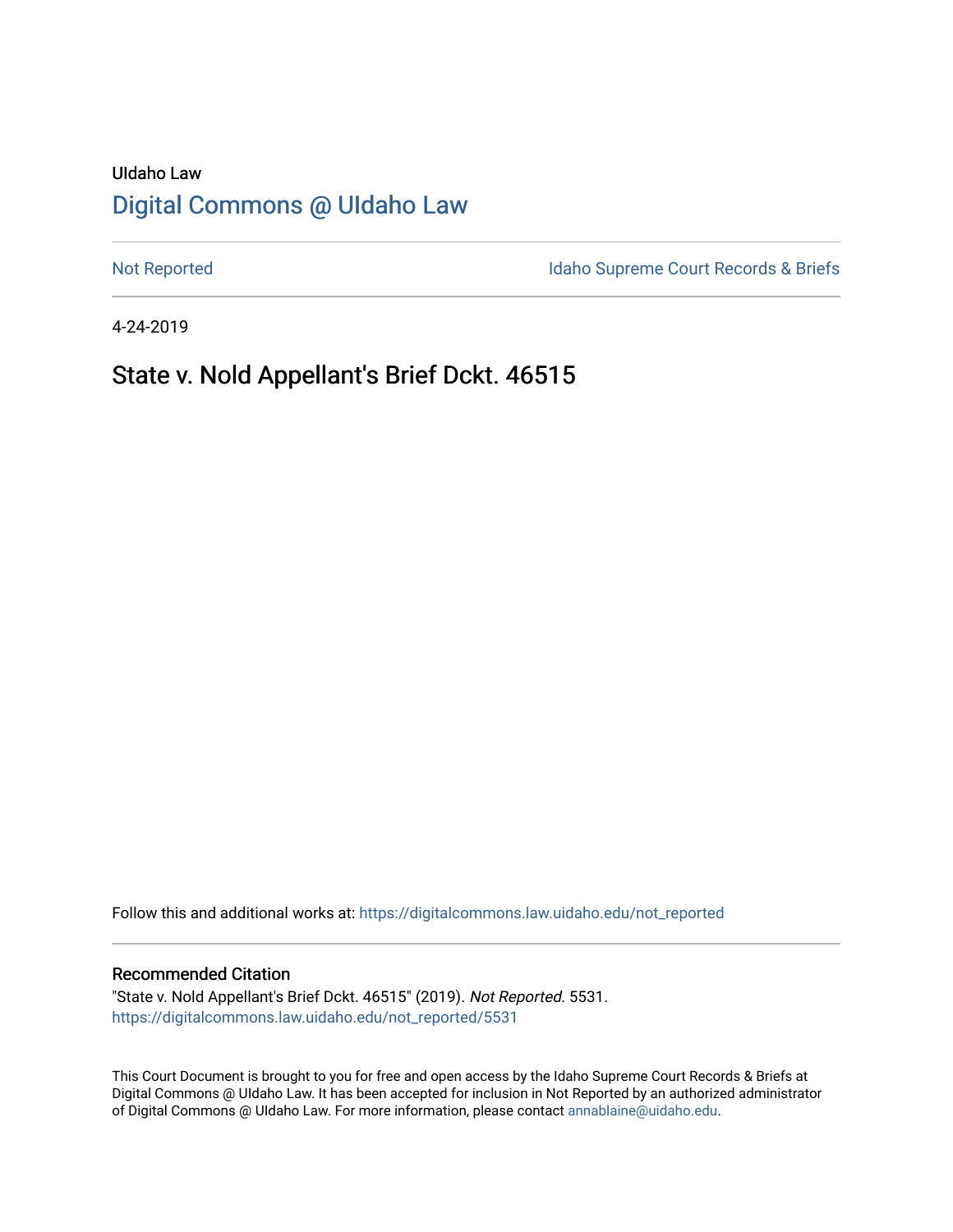Electronically Filed 4/24/2019 1:58 PM Idaho Supreme Court Karel Lehrman, Clerk of the Court By: Brad Thies, Deputy Clerk

#### IN THE SUPREME COURT OF THE STATE OF IDAHO

| <b>STATE OF IDAHO,</b>   |                          |
|--------------------------|--------------------------|
|                          | NO. 46515-2018           |
| Plaintiff-Respondent,    |                          |
|                          | <b>KOOTENAI COUNTY</b>   |
|                          | NO. CR-2017-16230        |
| v.                       |                          |
| <b>RONALD DALE NOLD,</b> | <b>APPELLANT'S BRIEF</b> |
| Defendant-Appellant.     |                          |
|                          |                          |

### BRIEF OF APPELLANT

### APPEAL FROM THE DISTRICT COURT OF THE FIRST JUDICIAL DISTRICT OF THE STATE OF IDAHO, IN AND FOR THE COUNTY OF KOOTENAI

HONORABLE JOHN T. MITCHELL District Judge

**ERIC D. FREDERICKSEN**  State Appellate Public Defender I.S.B. #6555

KIMBERLY A. COSTER Deputy State Appellate Public Defender **I.S.B.** #4115 322 E. Front Street, Suite 570 Boise, Idaho 83702 Phone: (208) 334-2712 Fax: (208) 334-2985 E-mail: documents@sapd.state.id.us

**ATTORNEYS FOR DEFENDANT-APPELLANT**  **KENNETH K. JORGENSEN**  Deputy Attorney General Criminal Law Division P.O. Box 83720 Boise, Idaho 83720-0010 (208) 334-4534

ATTORNEY FOR PLAINTIFF-RESPONDENT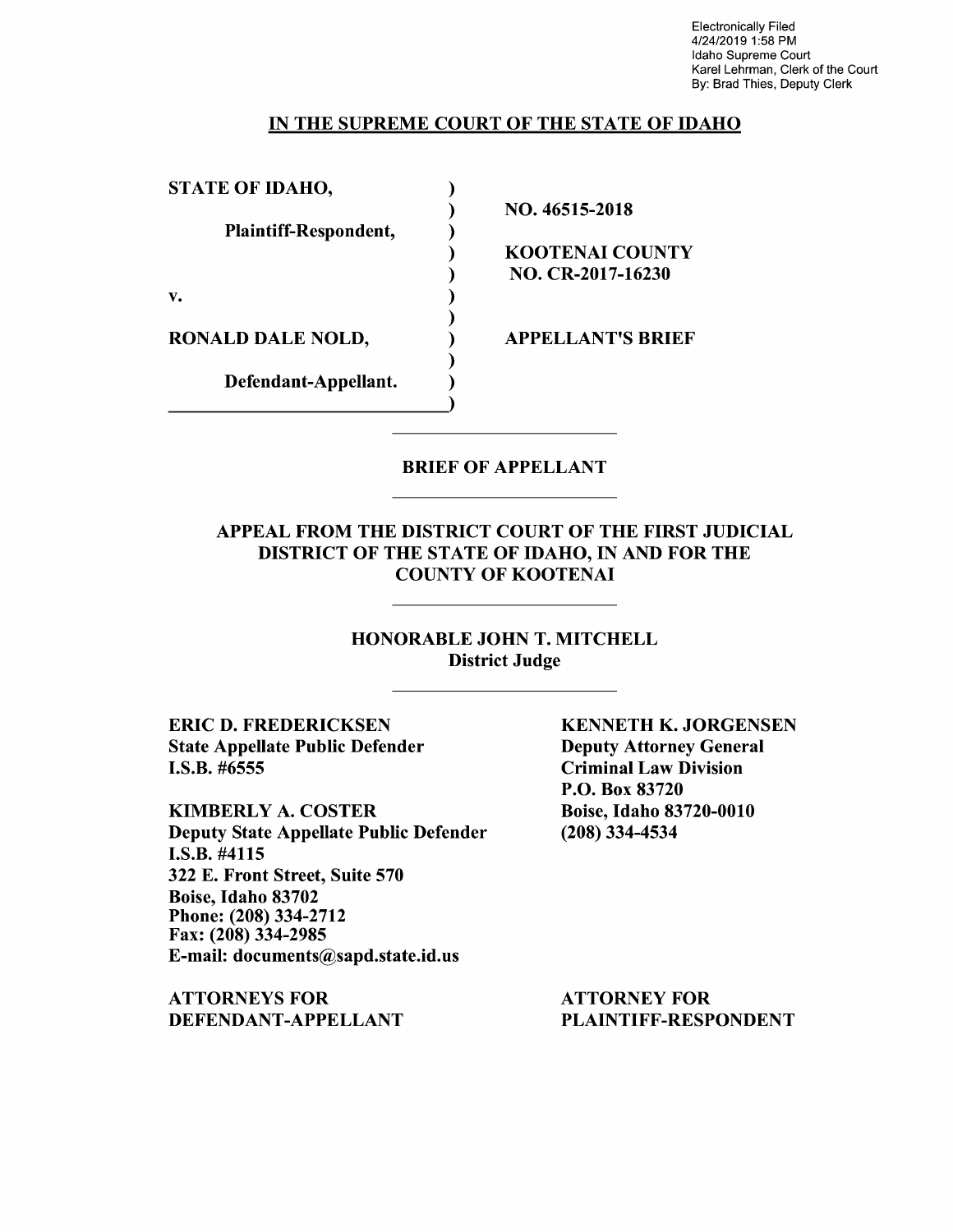## **TABLE OF CONTENTS**

| Statement of the Facts and                                                                                                                                                                       |
|--------------------------------------------------------------------------------------------------------------------------------------------------------------------------------------------------|
|                                                                                                                                                                                                  |
|                                                                                                                                                                                                  |
| The District Court Abused Its Discretion When It Sentenced Mr. Nold To                                                                                                                           |
|                                                                                                                                                                                                  |
|                                                                                                                                                                                                  |
| C. The District Court Abused Its Discretion When It Imposed A                                                                                                                                    |
| The Characteristics Of Mr. Nold's Offense Do Not Justify A<br>1.                                                                                                                                 |
| The District Court Abused Its Discretion In Finding That A Fixed<br>2.                                                                                                                           |
| The District Court's Finding That Mr. Nold Had Continued His Sexual<br>a.<br>Behaviors With Minors Based On An Uninterpreted Polygraph Is                                                        |
| The District Court's Finding That Mr. Nold Could Never Be<br>$\mathbf{b}$ .<br>Supervised On Parole Because He Violated The Conditions<br>Of His Probation In 1995 Demonstrates A Failure Of The |
| D. The Sentencing Error Requires Remand Before A Different                                                                                                                                       |
|                                                                                                                                                                                                  |
|                                                                                                                                                                                                  |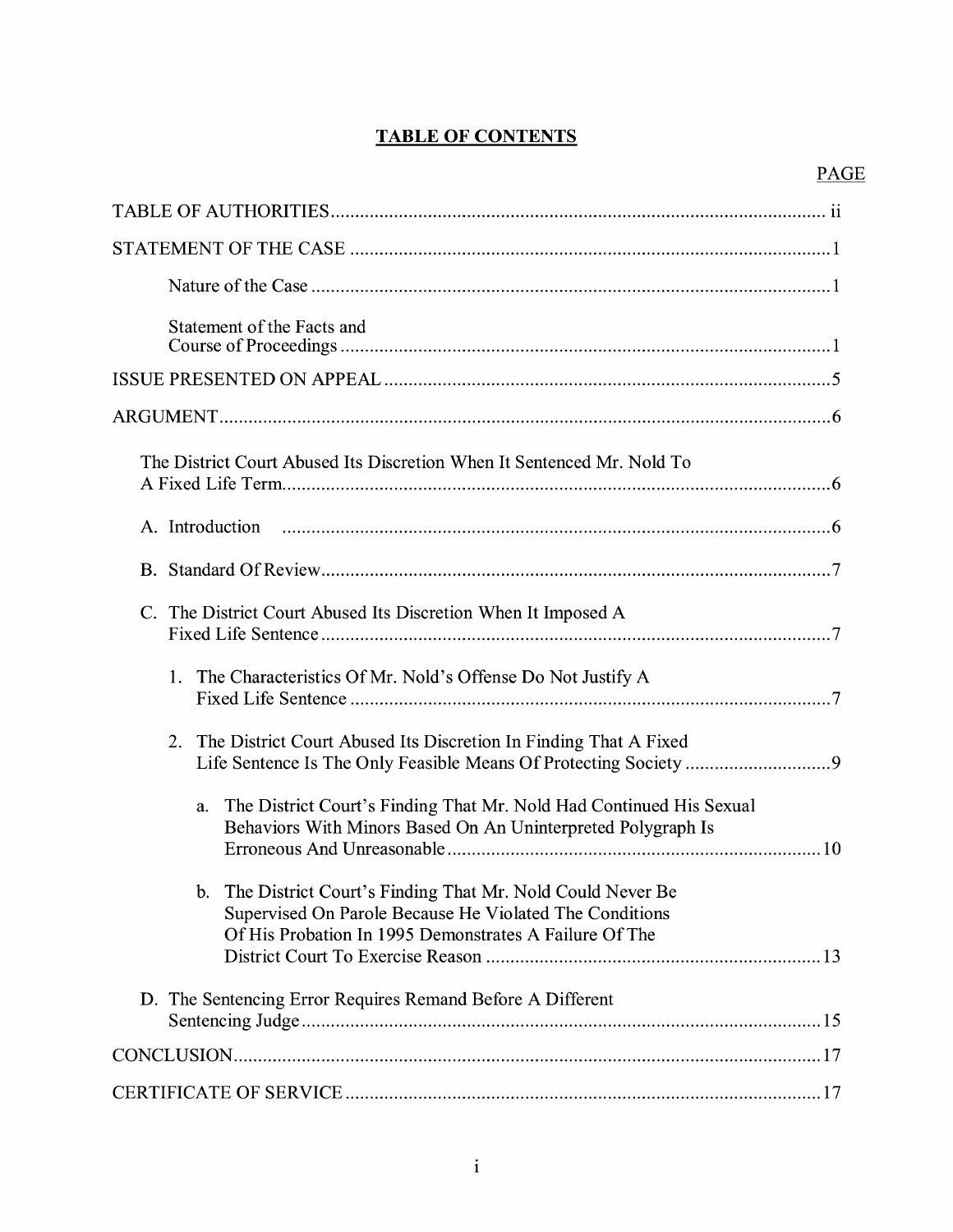## **TABLE OF AUTHORITIES**

### **Statutes**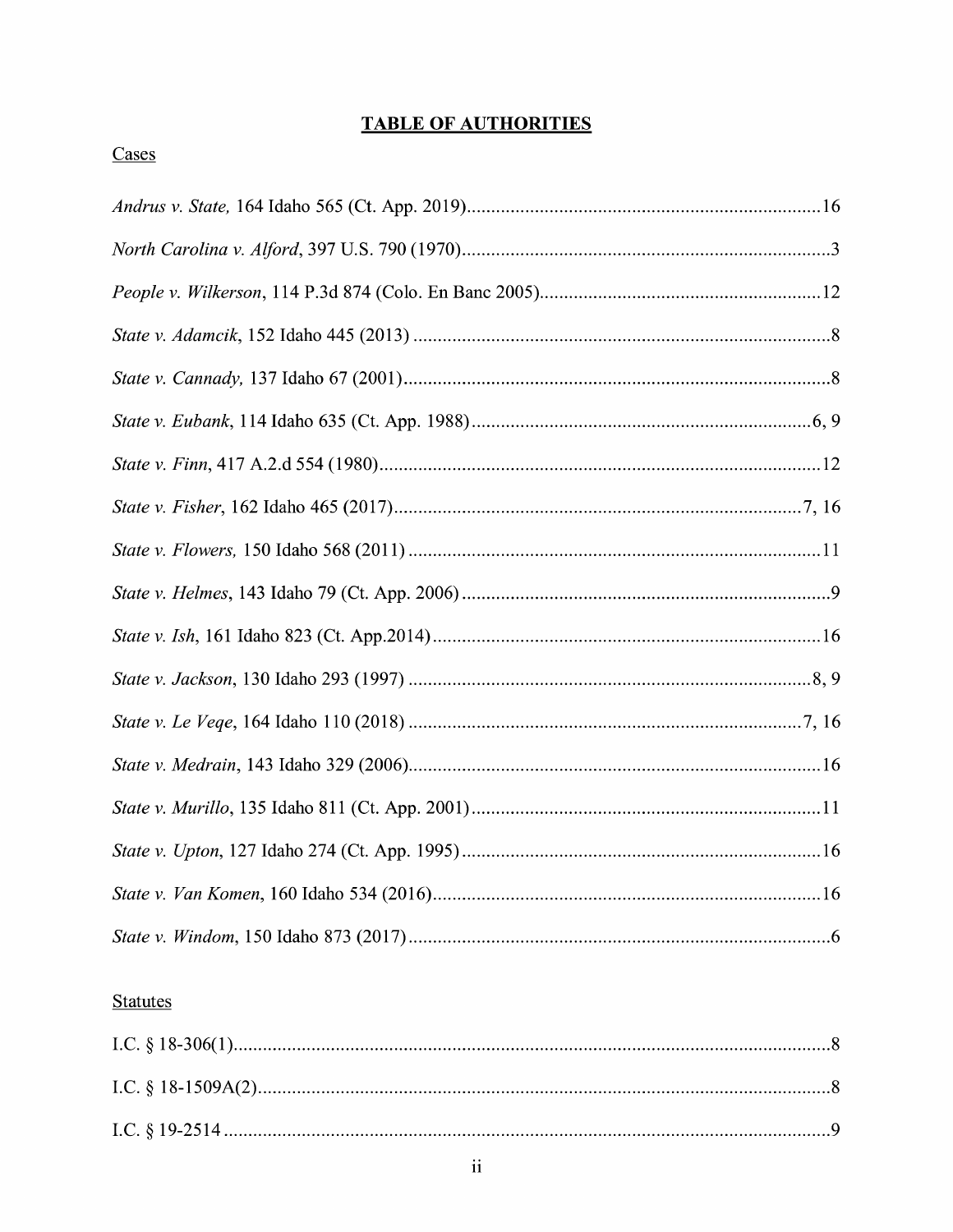#### STATEMENT OF THE CASE

#### Nature of the Case

This is an appeal from a fixed-life sentence without the possibility of parole. The criminal conduct here arose from an advertisement posted on Craigslist by law enforcement. Mr. Nold responded to the advertisement and one of the law enforcement officers – pretending to be a 15-year old boy - corresponded with him to arrange a sexual encounter. When Mr. Nold showed up at the meeting place, he was arrested and charged with enticing a child using the internet, and, based on decades-old convictions, he was found to be a persistent violator and ultimately sentenced to a fixed life term.

The basis of this appeal is that, under the applicable legal standards established by this Court, neither the nature of the offense nor the characteristics of Mr. Nold justify a fixed life sentence. In concluding otherwise, the district court abused its discretion when it improperly took it upon itself to interpret a polygraph report to conclude that Mr. Nold had tested "deceptive." The district court then used that conclusion to link Mr. Nold's current offense with criminal conduct occurring nearly thirty years previously, and to support a finding that Mr. Nold had engaged in the same criminal conduct, continuously. The district court also abused its discretion by relying on decades-old probation violations to find that Mr. Nold could never be supervised if released on parole. Because the district court abused its discretion in determining the sentence in Mr. Nold's case, the sentence should be vacated and remanded for resentencing before a different district judge.

#### Statement of the Facts and Course of Proceedings

In August of 2017, a joint task force of state and federal officers convened in Kootenai County to run an undercover sting operation to identify and arrest individuals predisposed to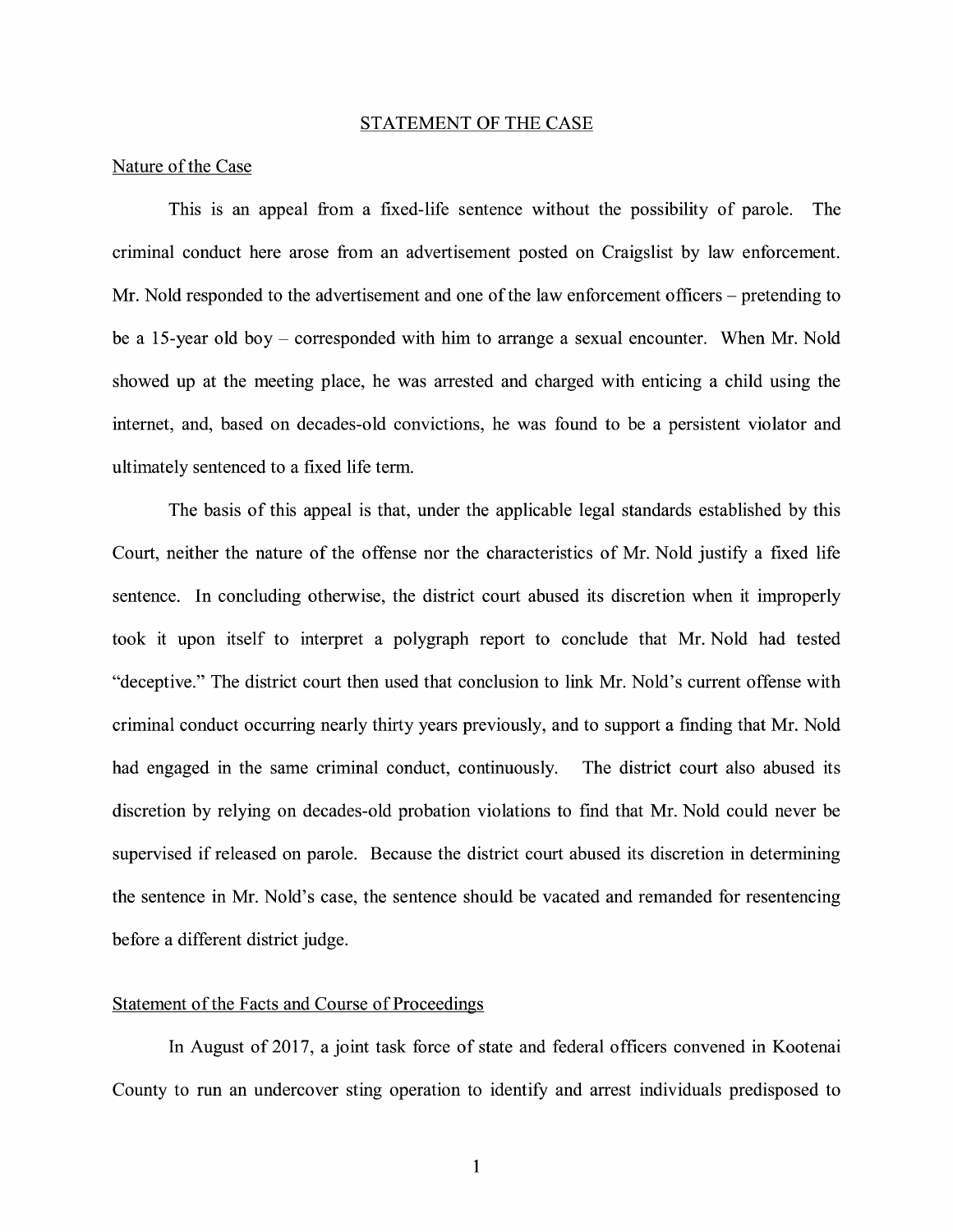entice minors for sex.  $(PSI, p.39.)^1$  One of the officers posted a fictitious dating ad on Craigslist, using a fictitious name, in the "male for male" section, entitled "Boy looking for a dad - m4m." (PSI, p.39.) In the body of the post the officer wrote, "Young, smooth and willing. Looking for a dad to show me the ropes. Must be patient daddy." (PSI, pp.40-41.)

At 65, single, and bi-sexual, Mr. Nold responded to the ad by message; using his true name, he indicated he was much older and had a couple things going for him: he was patient, owned his own business, and indicated he had money to spend on the younger man. (PSI, pp.40, 134.) Mr. Nold said he was interested in an ongoing situation, and offered to work out travel and other fringe benefits; he asked to meet first and have lunch or dinner. (PSI, pp.39-40.) The officer messaged back telling Mr. Nold he sounded "hot," and "the older the better." (PSI, p.4.) The officer then said he was in the area only for the weekend with his parents. (PSI, p.40.) Mr. Nold replied, "Jackpot for you ..." (PSI, p.46.)

In a subsequent exchange, the officer messaged Mr. Nold asking, "are you okay with me being 15?" (PSI, p.47.) Mr. Nold questioned the veracity of the poster's age, but the officer repeated that he was 15. (PSI, p.47.) The officer then messaged Mr. Nold that he did not have time to meet that day, but asked Mr. Nold to meet him the following day, after his parents left. (PSI, pp.40, 49.) The following afternoon, the officer contacted Mr. Nold via message, with "daddy?" and asked what he was "into"; Mr. Nold described two acts of oral sex. (PSI, p.47.) Mr. Nold offered to come to the hotel and the officer obtained his description; when Mr. Nold arrived he was arrested. (PSI, pp.40, 65.)

 $<sup>1</sup>$  The Presentence Investigation Report and the Psychosexual Evaluation Report prepared for this</sup> case, as well as certain records from Mr. Nold's 1992 Washington case filed by the State as "Additional Sentencing Materials," are contained in a single 148-page electronic document entitled "Corrected Confidential Documents." These documents will be cited collectively using the designation "PSI" and will include the page numbers associated with the 148-page electronic.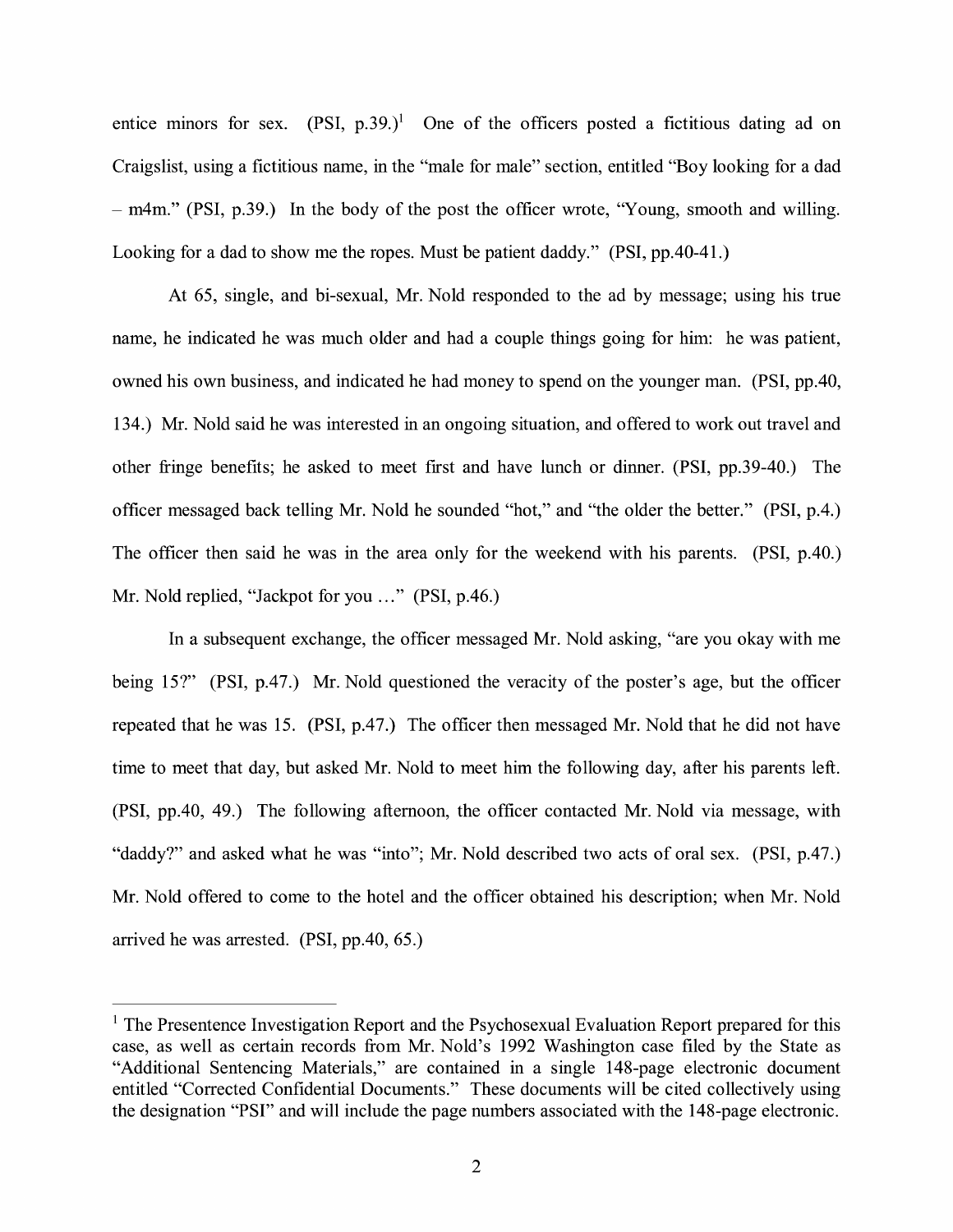The State filed an Indictment charging Mr. Nold with enticing a child over the internet (R., p.65), and later added a Part II, alleging that Mr. Nold was a repeat sex offender based on previous convictions in Washington and Oregon for sexual conduct with minors that occurred prior to 1989.<sup>2</sup> (R., pp.39-44.) Pursuant to the terms of a plea agreement, the State amended the sentencing enhancement; instead of alleging Mr. Nold to be a repeat sex offender, the State alleged he was a persistent violator. (Tr., p.56, Ls.18-23; R., pp.58-60.) Mr. Nold also agreed to a minimum sentence of five years fixed, executed, with the State being free to argue for a greater sentence. (Tr., p.50, L.5 - p.56, L.23.) On those terms, Mr. Nold entered an *Alford3* plea to the enticement charge and he admitted being a persistent violator. (Tr., p.58, L.11 - p.59, L.4.)

Mr. Nold then submitted to a presentence investigation and a psychosexual evaluation. *(See* PSI, pp.6-68, 127-148.) The State filed an additional 53-page document consisting of records from Mr. Nold's 1992 Oregon case, specifically, his sex offender evaluations, treatment, probation records. *(see* PSI, pp.69-124.) Within the Oregon records are disclosures by Mr. Nold detailing his sexual behaviors toward numerous underage males during the 1970's and 1980's, when Mr. Nold was a high school teacher and coach. *(See* PSI, pp.69-124.) However, nothing within those documents, the presentence report, the psychosexual evaluation, or any other document, shows any sexual behavior with minors occurring after 1989. *(See generally* PSI, pp.6-124.)

<sup>&</sup>lt;sup>2</sup> The 1989 Washington case involved conduct with minors occurring in 1989, resulting in convictions for indecent liberties with children and child molestation. (PSI, pp.9, 13.) The 1993 Oregon case involved a later disclosure of sexual encounters with a student in the spring of 1986, resulting in convictions for sodomy. (PSI, p.85.) Mr. Nold had identified this victim previously to his therapist in connection with his sex offender treatment ordered in the Washington case. (PSI, p.85.)

<sup>3</sup>*North Carolina v. Alford,* 397 U.S. 790 (1970).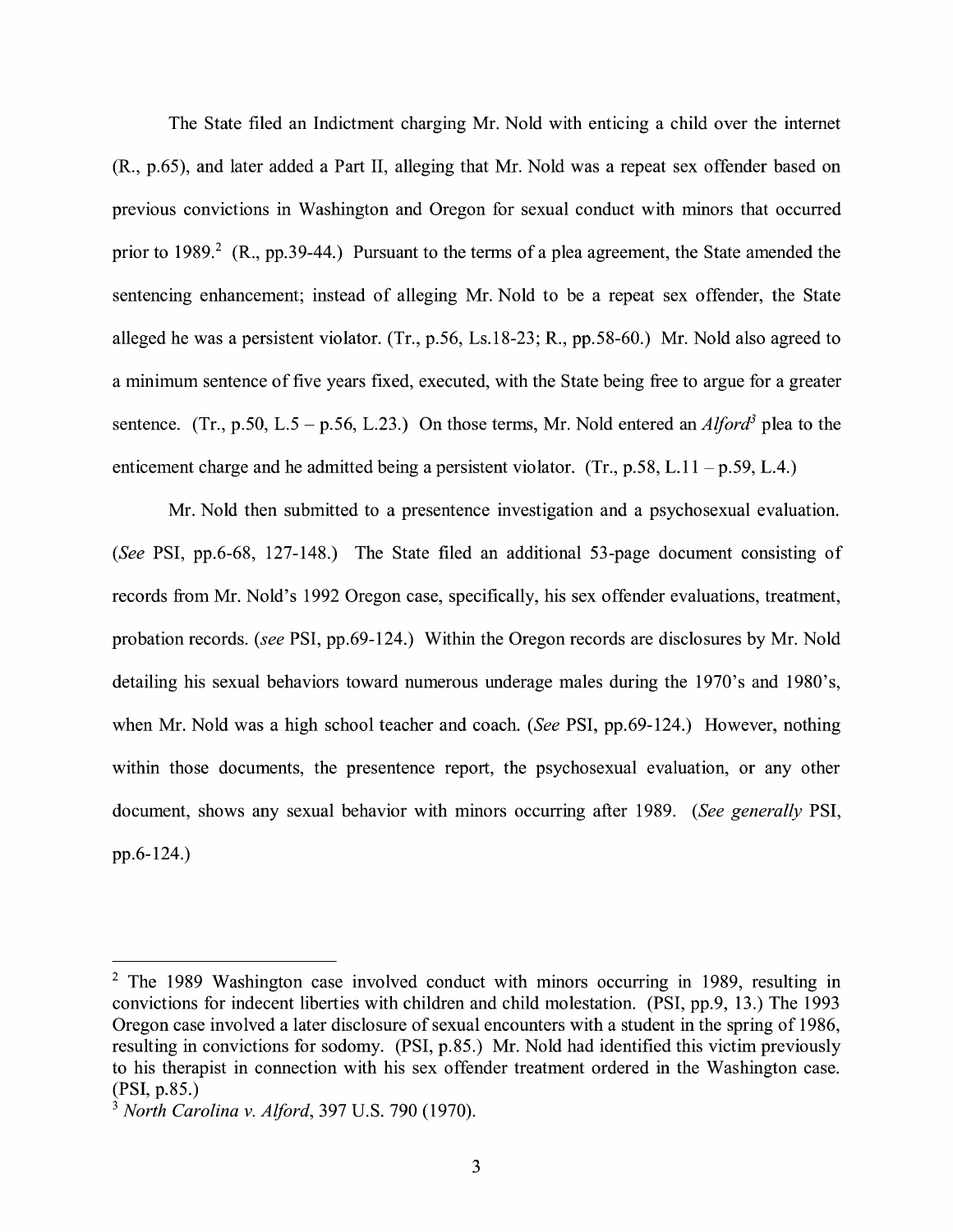The record before the district court showed that, following his sex offense convictions in 1989, Mr. Nold underwent extensive sex offender therapy to address his illegal sexual behaviors with minors, and he underwent victim therapy to address his own victimization as a child. (PSI, pp.93-113.) Following those disclosures and convictions, Mr. Nold changed vocations, rebuilt his life, and, notwithstanding his status as a registered sex offender, he worked decades to become a successful businessman, deeply involved in his community's philanthropic activities. (PSI, pp.11-18.) During the year following his arrest for the instant offense, no other sexually inappropriate acts were alleged or disclosed. *(See generally* PSI.)

At the sentencing hearing, the State asked the district court to impose a sentence of twenty-five years to life. (Tr., p.15, Ls.1-2.) Mr. Nold requested a fixed term of seven years, with five years fixed. (Tr., p.17, Ls.19-22.) The district court engaged in a lengthy explanation of its sentencing decision, including that it believed, based in part on its reading of the polygraph report, that Mr. Nold had been continuously abusing minors for the past decades, and that he could not and would not stop. (Tr., p.36, Ls.21-25.) The district court then imposed a fixed life sentence, with no possibility for parole. (Tr., p.35, Ls.14-18; R., p.86.) Mr. Nold timely appealed. (R., p.89.)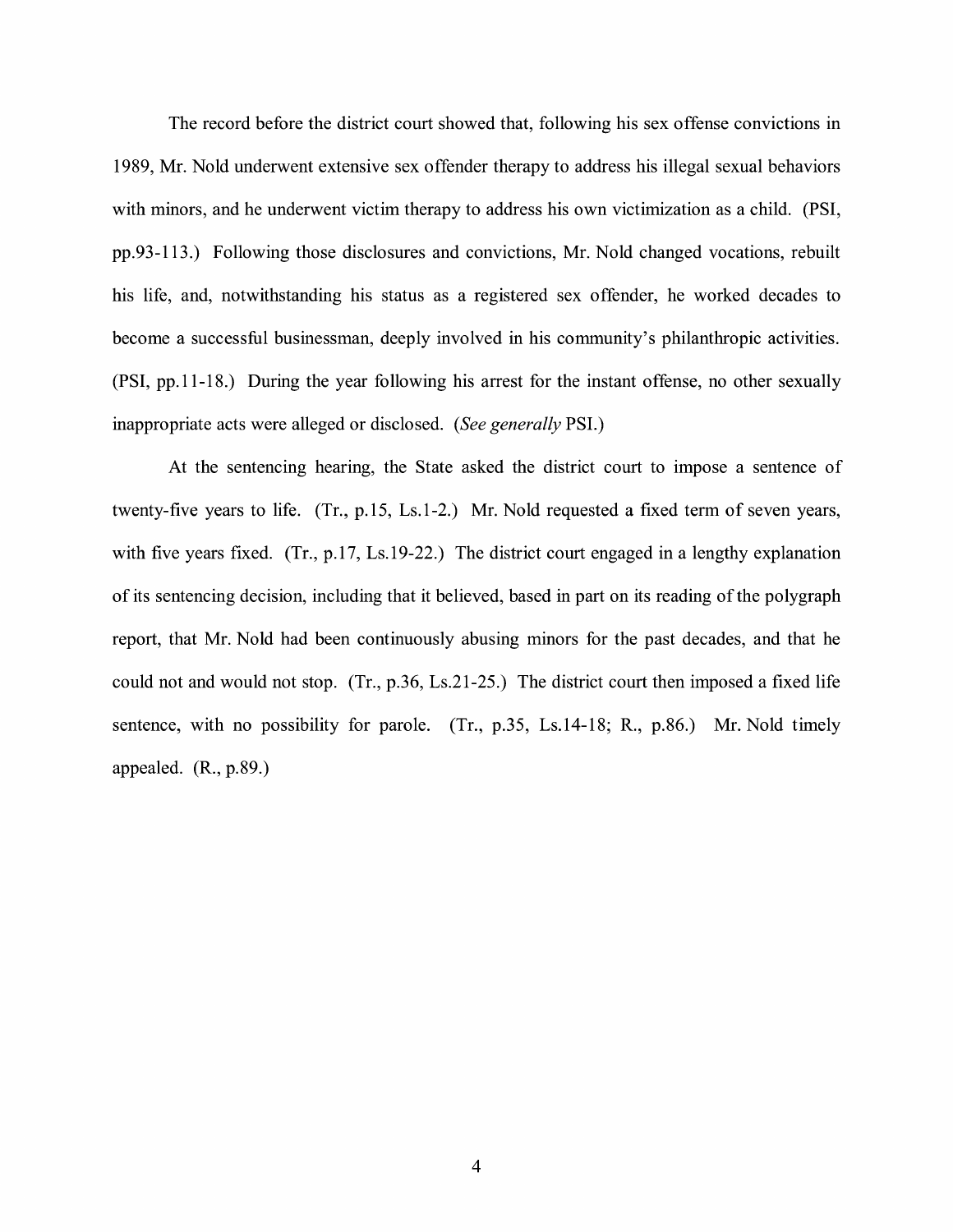# ISSUE

Did the district court abuse its discretion when it sentenced Mr. Nold to a fixed life term?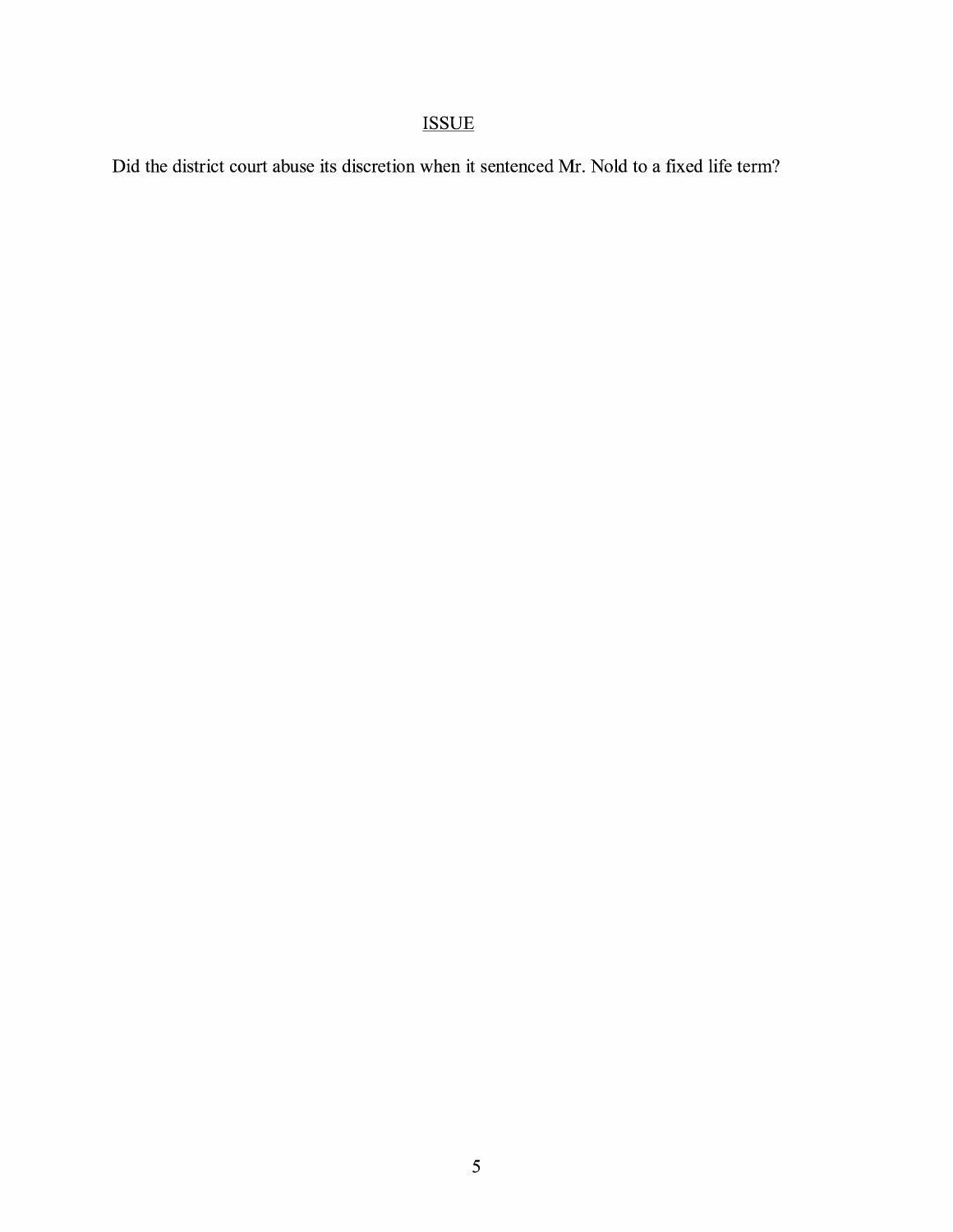### ARGUMENT

### The District Court Abused Its Discretion When It Sentenced Mr. Nold To A Fixed Life Term

### A. Introduction

A fixed-life sentence is the harshest penalty that may be imposed for any crime, save for

the death sentence. *State v. Eubank,* 114 Idaho 635, 638 (Ct. App. 1988).

Absent an executive commutation (an event which the judiciary can neither predict nor assume), a defendant given a fixed life sentence will be imprisoned until he [or she] dies. Thus, after receiving such a sentence, the defendant will never have the opportunity to demonstrate good behavior, successful rehabilitation or other mitigating factors that may persuade the parole commission that the defendant may be safely released into the community.

*State v. Windom,* 150 Idaho 873, 877-78 (2017) (internal citations omitted). Because of these

considerations, the Idaho Supreme Court employs on review "a standard unique

to fixed life sentences." *Id.* 

The Idaho Supreme Court has stated:

A fixed life sentence should not be regarded as a judicial hedge against uncertainty. To the contrary, a fixed life term should be regarded as a sentence requiring a high degree of certainty-certainty that the nature of the crime demands incarceration until the perpetrator dies in prison, or certainty that the perpetrator never, at any time in his life, could be safely released.

*State v. Windom,* 150 Idaho at 878 (noting the adoption of the standard articulated by the Court

of Appeals in *Eubank).* As originally articulated in *Eubank,* 

a fixed life sentence may be deemed reasonable *if* the offense is so egregious that it demands an exceptionally severe measure of retribution and deterrence, or  $if$  the offender so utterly lacks rehabilitative potential that imprisonment until death is the only feasible means of protecting society.

*Eubank,* 114 Idaho 635.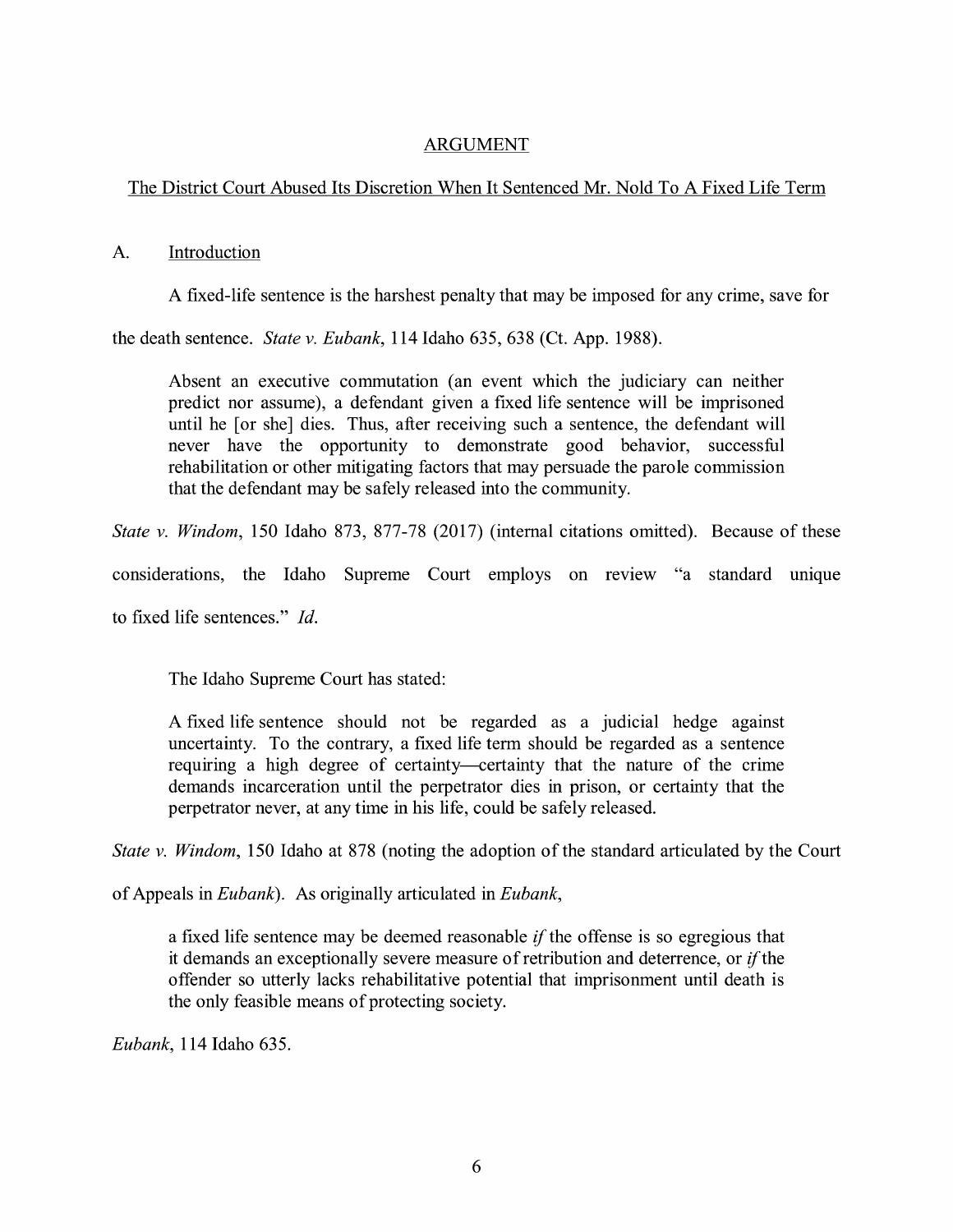As set forth below, the standard for imposing a fixed life sentence was not met in this case because neither of the two alternative circumstances was present: the characteristics of the offense are not so egregious as to demand incarceration until death, nor does the record provide the factual basis to enable the district court to find, with the requisite degree of certainty, that Mr. Nold could never be safely returned to society.

#### B. Standard Of Review

A sentence handed down by the trial court is reviewed under the abuse of discretion standard. *State v. Fisher,* 162 Idaho 465, 467-68 (2017). Under that standard of review, the appellate court asks whether the trial court (1) correctly perceived the issue as one of discretion; (2) acted within the outer boundaries of its discretion; (3) acted consistently with the legal standards applicable to the specific choices available to it; and (4) reached its decision by the exercise of reason. *State v. Le Veqe*, 164 Idaho 110, 116 (2018).

As set discussed below, Mr. Nold asserts that the district court abused its discretion under the third and fourth prongs of the abuse-of-discretion standard.

### C. The District Court Abused Its Discretion When It Imposed A Fixed Life Sentence

Mr. Nold asserts that the high degree of certainty required to impose a sentence of fixed life imprisonment was not met, and that the district court abused its discretion in the following ways.

#### 1. The Characteristics Of Mr. Nold's Offense Do Not Justify A Fixed Life Sentence

Mr. Nold's conduct, as found by the district court, of exchanging messages with a purported 15-year old and arranging to have sex, while reprehensible, is not so egregious that Mr. Nold should die in prison. Mr. Nold's offense was orchestrated by law enforcement officials

7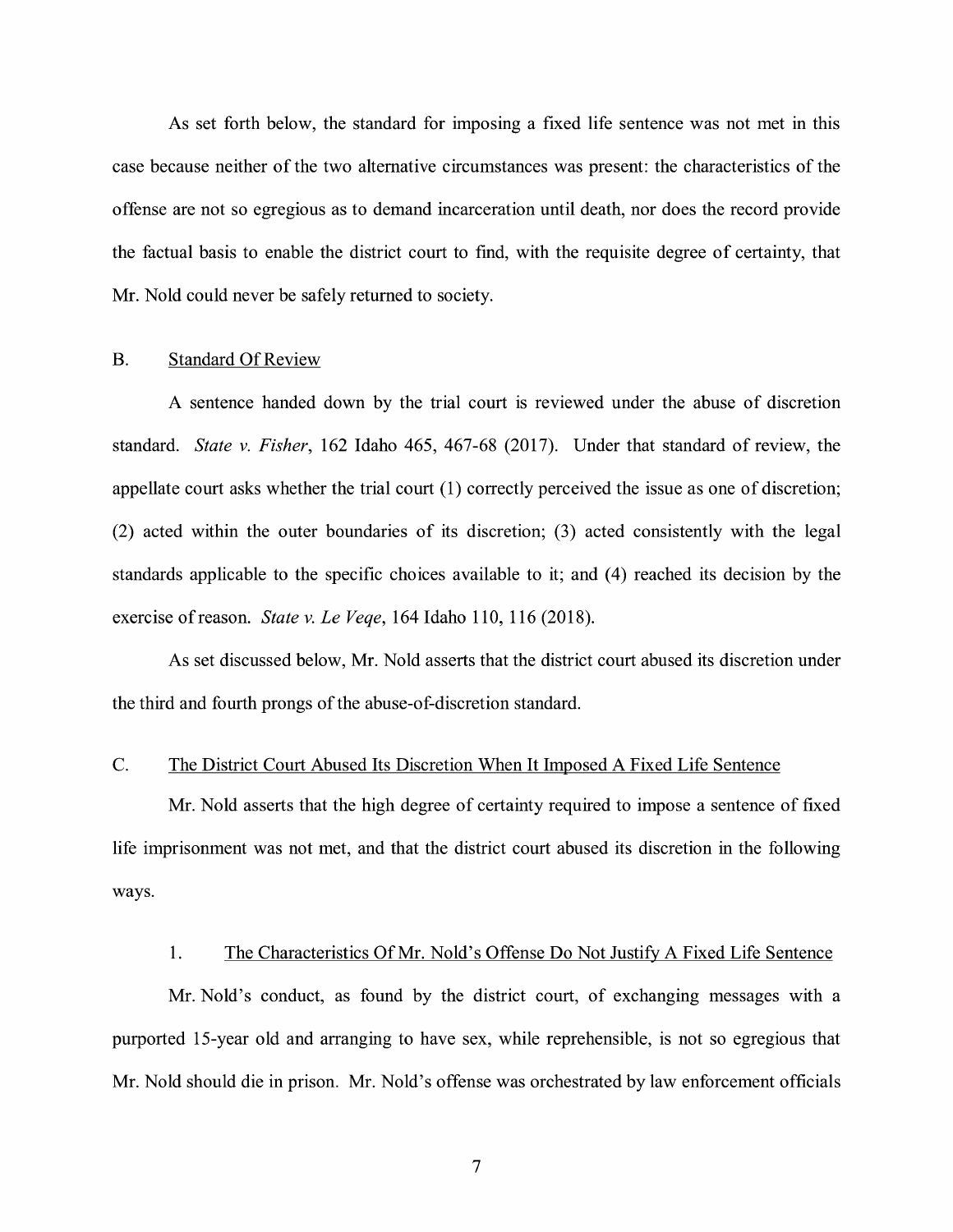and carried out with those officials, alone; there was no individual victim involved. Additionally, the conduct for which Mr. Nold was convicted does not resemble the egregious crimes in other cases where fixed life sentences have been affirmed. *See e.g., Windom,* (first degree murder); *State v. Adamcik,* 152 Idaho 445 (2013) (first degree murder); *State v. Cannady,*  137 Idaho 67 (2001) (lewd conduct with a minor.) Although the Idaho appellate courts have affirmed fixed life sentences in lewd conduct cases  $-$  a crime punishable by life imprisonment  $$ the Idaho Supreme Court has declined to uphold such a sentence where behavior involved in the particular case "did not involve penetration of any type" and where there were no "allegations of force." *See State v. Jackson,* 130 Idaho 293 (1997).

In addition, the Idaho legislature has established that the maximum penalty for this particular offense is fifteen years LC. § 18-1509A(2). Even had Mr. Nold's conduct been charged as an attempt to commit a lewd act with an actual minor, the maximum punishment would still have been fifteen years. *See* I.C. § 18-306(1). Thus, the particular offense in this case is not sufficiently egregious that it demands a sentence of imprisonment until death.

Additionally, it appears the district court was sentencing Mr. Nold for *past* crimes, even though those crimes are not characteristics of the instant offense, and therefore cannot properly be used to justify a fixed life sentence under the "nature of offense" part of the standard. However, the district court appears to have done just that. The district court stated, "the horrible things that you have done to many, many people over the course of the years has a ripple effect that will last for months, years, maybe even decades and centuries," (Tr., p.27, Ls.2-5), and made clear that it was sentencing Mr. Nold to die in prison because of "what you've *done over the last 45 years,* including this last act last year, while this act last year didn't have an effect on a human being, what you did to others to be a habitual offender ..." (Tr., p.27, Ls.14-18 (emphasis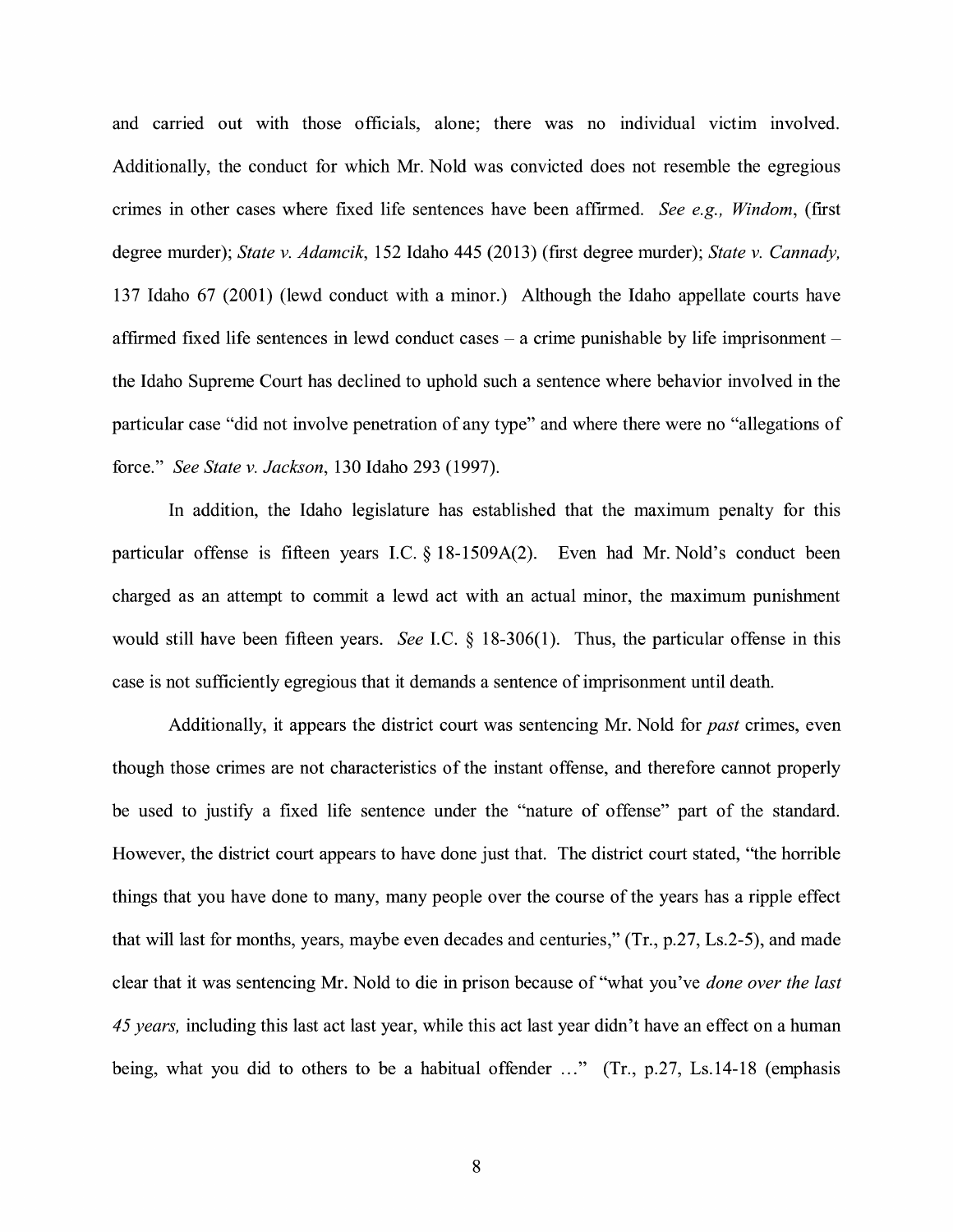added).) The district court went on to emphasis the number of victims, stating "you admit[ed] to having over seventy victims ... The pain that you caused in each of their lives – these are minors that you [disclosed] ... all different minors." (Tr., p.28, Ls.10-19.) The court stated that in it was his opinion, Mr. Nold had done damage to "scores and perhaps hundreds of other human beings." (Tr., p.35, Ls.2-10.)

It appears from these comments that the district judge believed that, because Mr. Nold had admitted being a habitual offender subject to enhanced punishment under LC. § 19-2514, it could exact retribution for the harm to his victims of those prior crimes. However, persistent violator status is *not* an additional charge, but simply replaces the ordinary sentencing range for the underlying conviction, based on the characteristics of the defendant  $-$  i.e., his previous convictions. *State v. Helmes,* 143 Idaho 79, 81 (Ct. App. 2006). Whether the gravity of the offense demands a fixed life sentence focuses on the characteristics of the offense in the "particular case." *State v. Jackson,* 130 Idaho 293, 295 (1997). Contrary to the district court's belief, however, Mr. Nold's prior offenses are not characteristics of the instant offense, and therefore cannot serve as justification for imposing a fixed life sentence under this part of the standard. Nor, as set forth below, is a fixed life sentence justified under the standard's alternative basis – that the district court find, with a high degree of certainty, that Mr. Nold could never be safely returned to the community.

#### 2. The District Court Abused Its Discretion In Finding That A Fixed Life Sentence Is The Only Feasible Means Of Protecting Society

The record does not support the district court's findings under the standard's second possible justification, that "the offender so utterly lacks rehabilitative potential that imprisonment until death is the only feasible means of protecting society." *See Eubank,* 114 Idaho at 638. The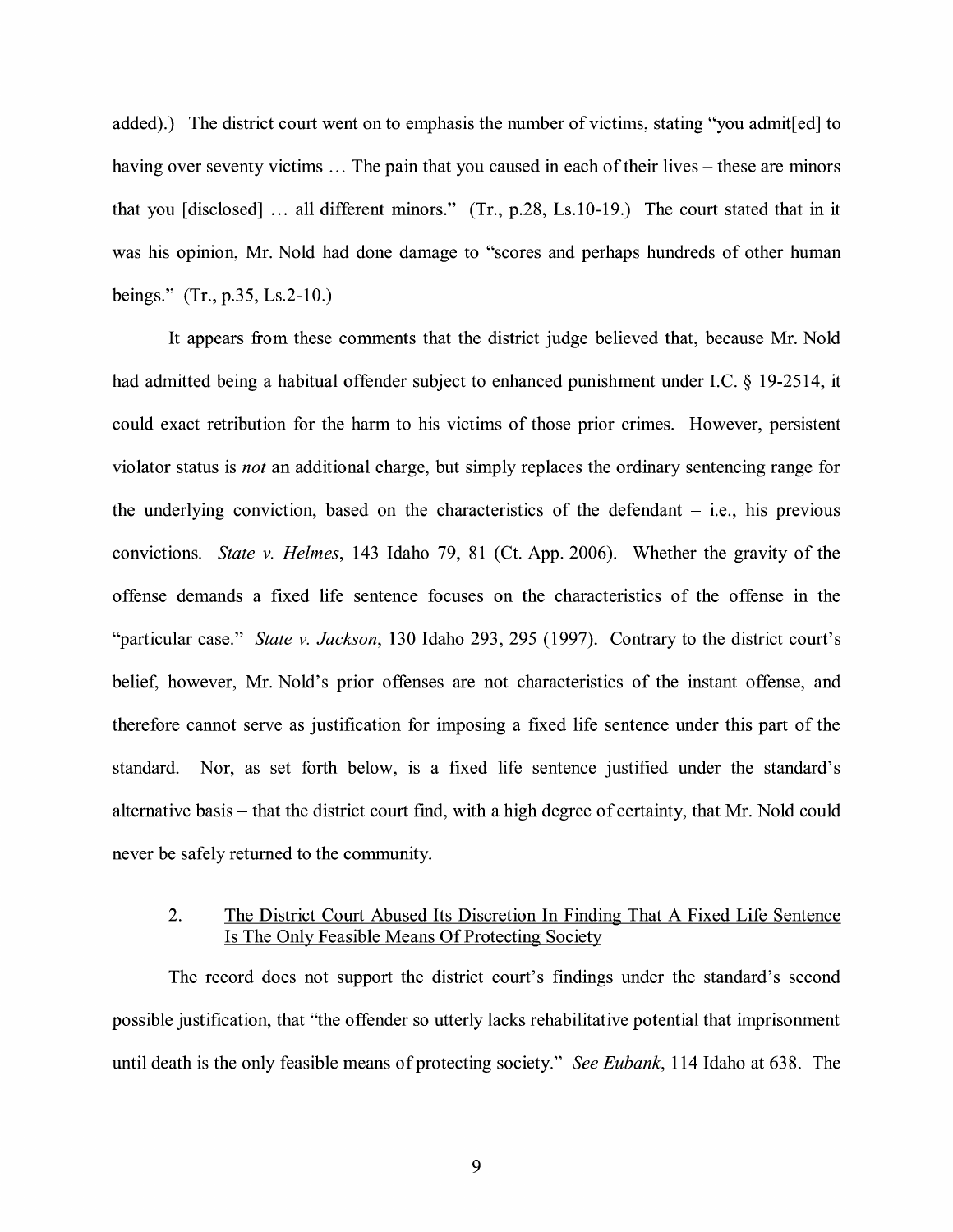evidence presented and relied upon by the district court judge in this case did not provide the requisite "high degree of certainty." *Id.* 

### a. The District Court's Finding That Mr. Nold Had Continued His Sexual Behaviors With Minors Based On An Uninterpreted Polygraph Is Erroneous And Unreasonable

Mr. Nold plainly has previous convictions and has also made disclosures relating to his sexual contacts with underage males *prior* to 1989, when he was arrested and first charged. In the nearly three decades since, there has been no evidence of alleged or reported inappropriate sexual behavior towards minors occurring *after* that time. On the contrary, the record shows that, following those disclosures and convictions, Mr. Nold underwent extensive sexual offender therapy and on the recommendations of his therapist, sought treatment for his own abuse as a child. **(PSI,** pp.93-103.) Mr. Nold changed vocations, rebuilt his life, and, notwithstanding his status as a registered sex offender, he worked decades to become a successful businessman, spending his time and life savings in his community's philanthropic activities. (PSI, pp.12-13; Tr., p.20, Ls.1-22.) However, at sentencing, the district court found that Mr. Nold had never stopped abusing minors and found he had continued engaging the same conduct after that time. (Tr., p.30, Ls.14-16.)

In my estimation, there is every reason to believe that, in spite of your convictions for sex crimes, your behavior hasn't stopped, and that's due to two facts. First is that fact that you would so willingly in this present case try to have sex with somebody that I think you thought was 15. *Second is the fact that you tested deceptive when you took a polygraph for this case* as to the question, ["] In the last ten years have you ever had sexual contact with a minor.["] You tested as being deceptive, so those are the two facts that make me believe that you never have stopped.

(Tr., p.30, Ls.14-25 (emphasis added).)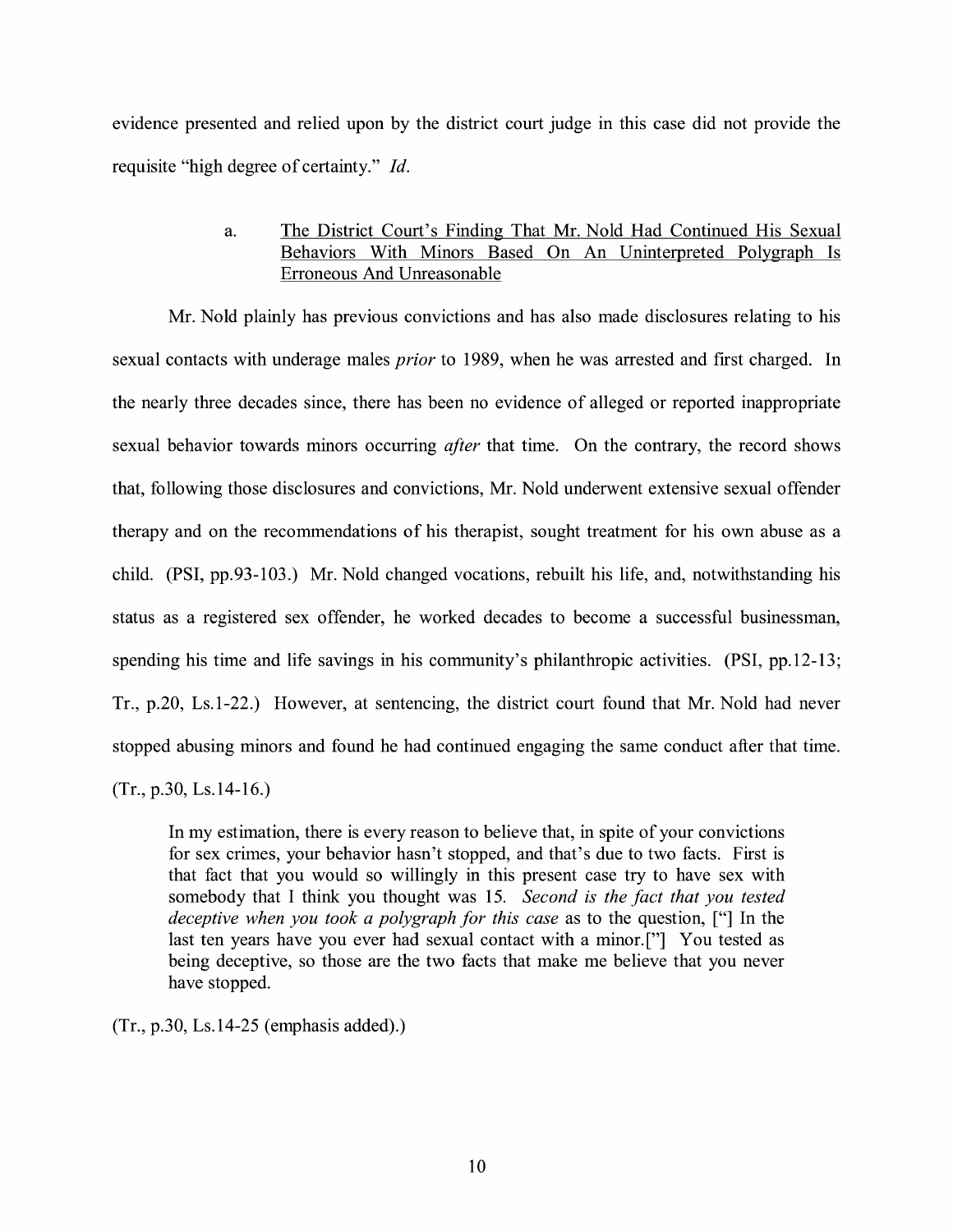The district court's finding that Mr. Nold "tested deceptive" is not supported by the record. The court had before it a three-page Report of Polygraph prepared by the examiner who administered the polygraph examination on the day of Mr. Nold's arrest. (*See* PSI, pp.66-68.) However, that report does *not* state that Mr. Nold had been deceptive. The examiner reported on two questions he says he asked Mr. Nold: "In the last ten years, have you ever had physical sexual contact with a minor" or "touched a child for sexual purposes?" and that Mr. Nold answered "no" to both. (PSI, p.68.) The examiner then reported that, "after careful analysis of the recorded data, using the empirical Scoring System," it was his "opinion that there were Significant Reactions noted for the relevant questions asked." (PSI, p.68.)

Although the examiner opined that Mr. Nold had "significant reactions" to two questions, nowhere in the report does he equate "significant reactions" to dishonesty. (*See generally* PSI, pp.65-68.) Nor does his report contain any type of key or guide that equates "significant reactions" with "deceptive." The district court – even if familiar with the function of a polygraph exam – is not qualified as an expert to interpret or provide an opinion regarding whether or not the testing shows deception. In short, a polygraph is a scientific test and the district court is not qualified as an expert to interpret its results.

Moreover, while it is true that a court at sentencing may, with due caution, take into account a wide array of information *relevant* to the sentencing decision, including other misconduct and uncharged crimes of the defendant, *State v. Flowers,* [150 Idaho 568, 574 \(2011\);](https://1.next.westlaw.com/Link/Document/FullText?findType=Y&serNum=2024802878&pubNum=0004645&originatingDoc=If90122862c6f11e3a341ea44e5e1f25f&refType=RP&fi=co_pp_sp_4645_373&originationContext=document&transitionType=DocumentItem&contextData=(sc.Search)#co_pp_sp_4645_373) *State v. Murillo,* [135 Idaho 811, 815 \(Ct. App. 2001\),](https://1.next.westlaw.com/Link/Document/FullText?findType=Y&serNum=2001308924&pubNum=0004645&originatingDoc=I818375463dc311e3b48bea39e86d4142&refType=RP&fi=co_pp_sp_4645_128&originationContext=document&transitionType=DocumentItem&contextData=(sc.Search)#co_pp_sp_4645_128) the court may not consider wholly unreliable or irrelevant information to justify a sentence. "Even though a general area of scientific knowledge is determined to be reliable, if the results of a scientific test or comparison are not self-evident, the test itself lacks relevance unless there is also reliable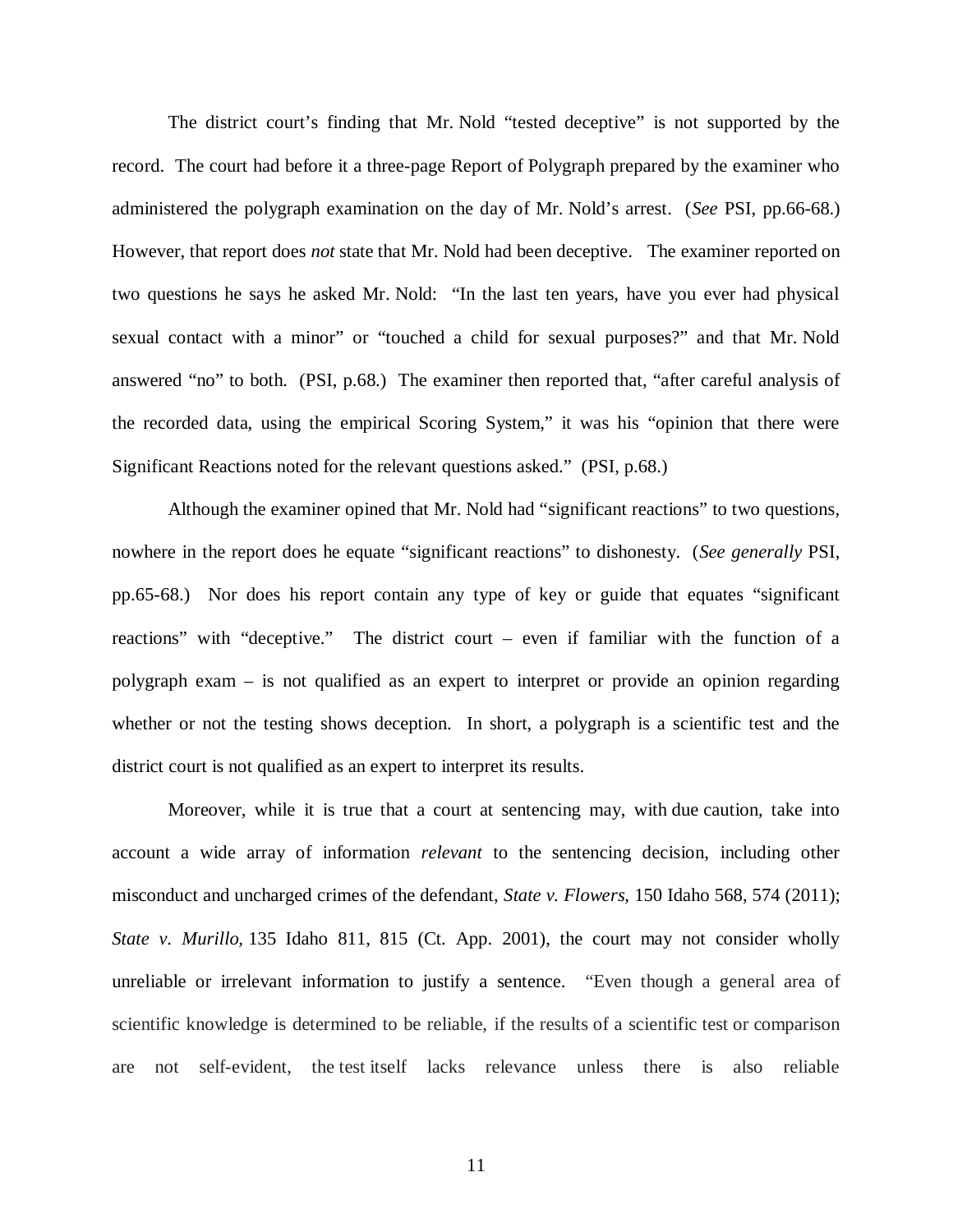expert interpretation of its results." *People v. Wilkerson*, 114 P.3d 874, 876-77 (Colo. En Banc 2005).

Polygraph test results are no more than a set of lines and squiggles on the polygraph read-out which record the physiological reactions of the subject when answering questions put to him by the examiner. Unlike a vocabulary test or mathematics examination, the results of which a lay person might be able to evaluate independently, the polygraph read-out is meaningless to the general public. *Only through a polygrapher's interpretation can the results be in any real way available to a jury*.

*State v. Finn*, 417 A.2.d 554, 555 (1980) (emphasis added).

The district court is not a polygrapher, and therefore its conclusion that Mr. Nold "tested deceptive" – a conclusion *not* made by the polygrapher – was improperly used to support the imposition of a fixed life sentence. (*See generally*, PSI, pp.65-68.) The district court's finding of deception was the "evidence" it used to validate its otherwise wholly unsupported opinion that Mr. Nold had continuously been abusing children after 1989, and that he would not and could not stop. (Tr., p.36, Ls.21-25.) It is that improper finding that linked Mr. Nold's previous conduct of nearly thirty years ago to his present offense, to justify sentencing him to prison for the rest of his life. In making this unsupported finding, and then relying on it to reach its decision, the district court failed to follow applicable legal standards which require that sentences be based on relevant evidence, and that a fixed life sentence be imposed only where there is a high degree of certainty that the offender is beyond rehabilitation. Likewise, in relying on its interpretation of the polygraph report to validate an otherwise unsupported belief, the district court arrived at its sentencing decision through failure of reason, again demonstrating an abuse of the district court's sentencing discretion. The district court's sentencing decision should be vacated.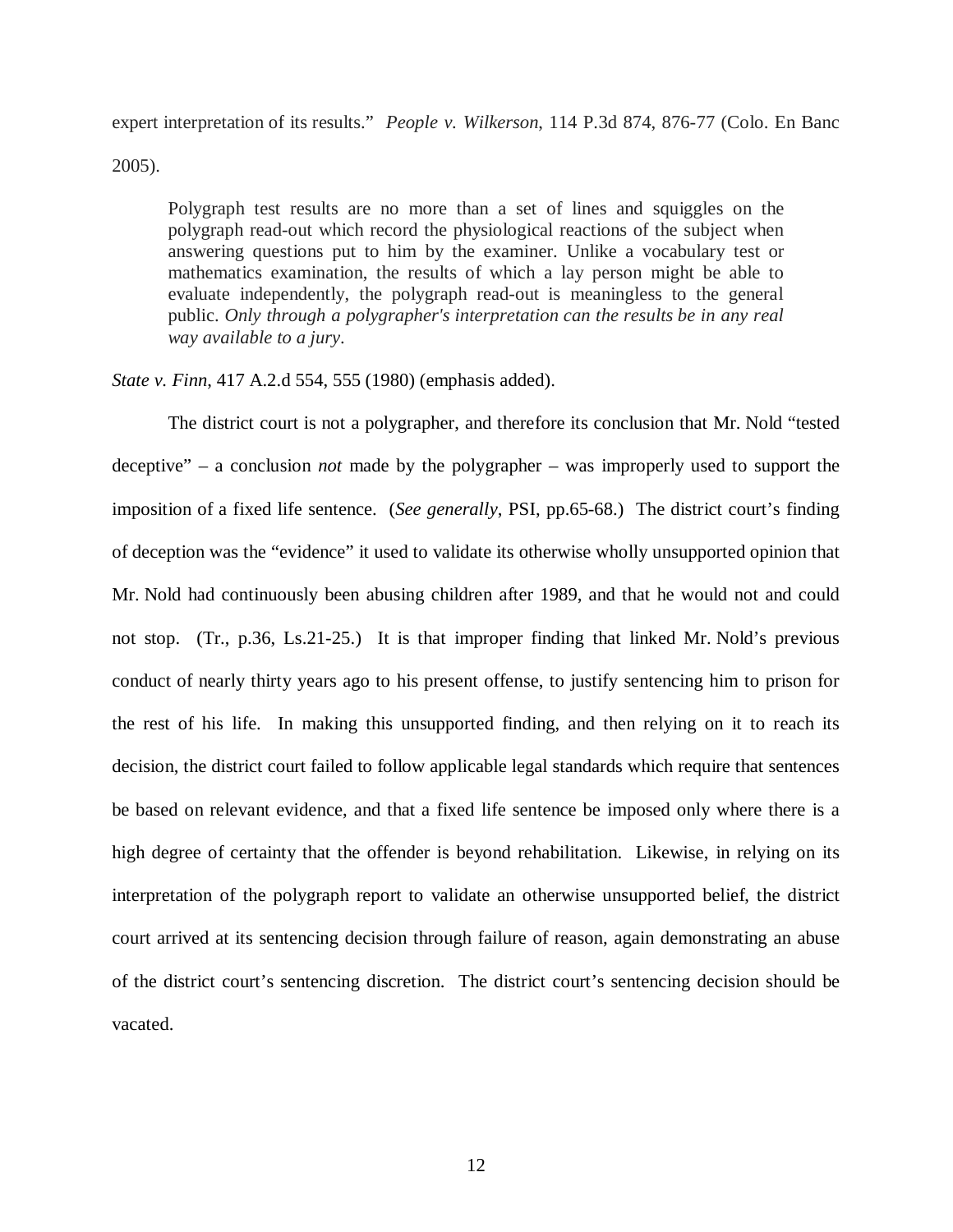b. The District Court's Finding That Mr. Nold Could Never Be Supervised On Parole Because He Violated The Conditions Of His Probation In 1995 Demonstrates A Failure Of The District Court To Exercise Reason

The district court also failed to exercise reason when it predicted that Mr. Nold would never be capable of supervision based on the report of two probation violations that occurred in

1993. Addressing Mr. Nold's prospects for the future, the district court stated:

you've given me zero confidence that even if you make parole that you would abide by the terms and conditions of sex offender parole. You've demonstrated twice in the past that you will – you will do that  $-$  that you will violate those rules when you know you are being watched, so I have zero confidence in your ability to be supervised out in the community.

(Tr., pp.34, 20-24.)

The district court's reliance on the decades-old incidents – neither of which involved any sexual act involving minors, and neither of which was deemed serious enough to justify revoking probation (see PSI, pp.114-24) – does not justify the district court's conclusion that Mr. Nold could never be supervised again. The district court also ignored the fact that, following his imprisonment, Mr. Nold completed his parole without incident and was released from supervision in 2005, with no new allegations of misconduct. *(See* PSI, p.66.) Nevertheless, the district court found,

There is no reason for me to believe that your behavior would ever change if you were ever to be place back into society either on probation or  $-$  according to this [plea agreement] it has to be  $-$  it would have to be paroled, and I come to that conclusion for two reasons.

(Tr., p.31, Ls.1-5.)

The district court continued: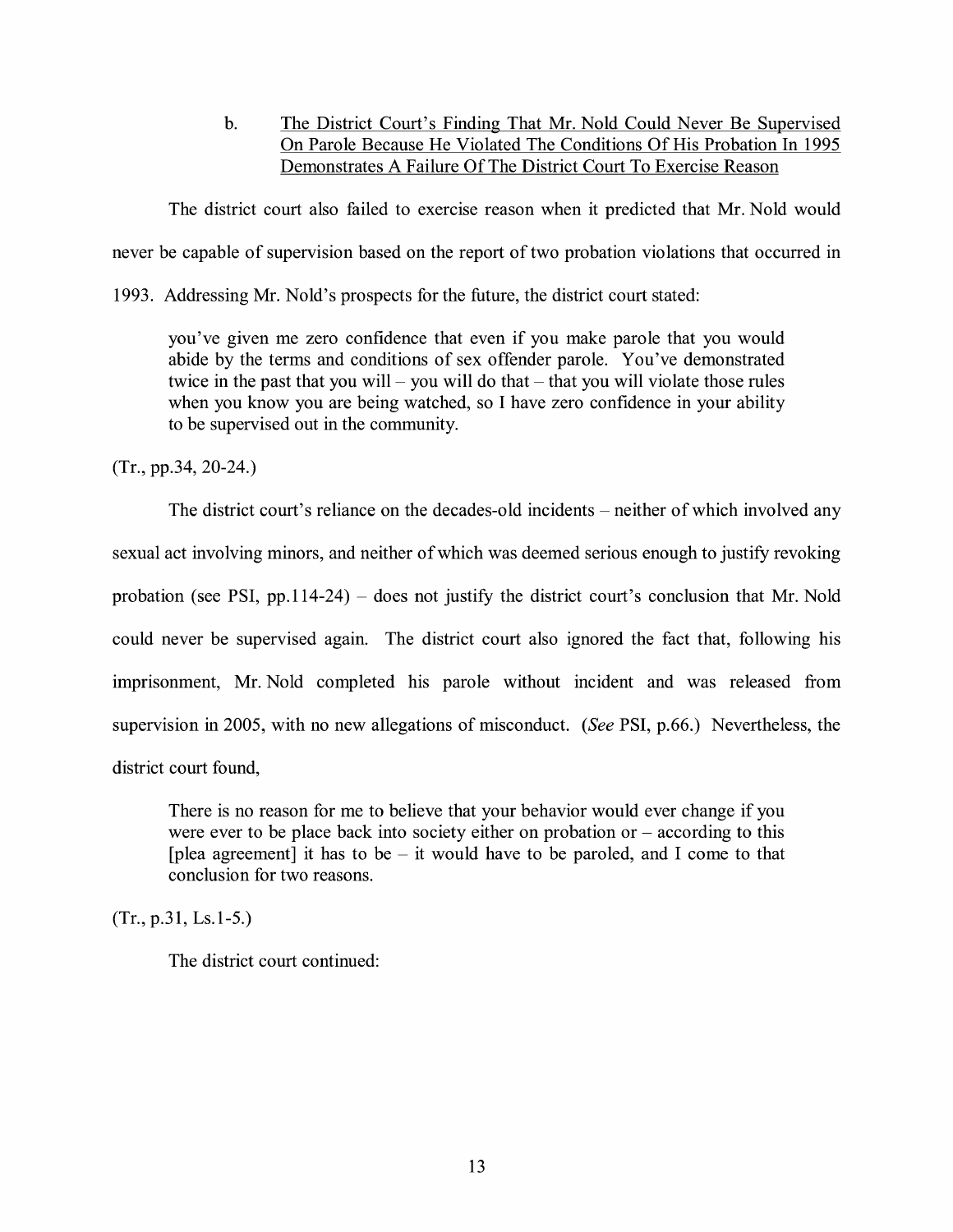First, you violated your probation in Oregon twice from a sex offense standpoint.<sup>4</sup> The third time was when you went to prison, and that was for violating due to the grand theft here in Idaho...

### (Tr., p.31, Ls.6-9.)

Regarding the Oregon probation, the district judge cited to the portion of a report indicating that Mr. Nold told his probation officer that he was at his workplace, but his girlfriend promptly confirmed that he had been home with her, and that a neighbor with her small child had also been present in the home at the same time; according to the report, the neighbor had stopped by with her child to visit the girlfriend, not knowing the Mr. Nold had not left yet for work. (PSI, pp.120-21.) According the district court, this report was relevant to demonstrate Mr. Nold's flagrant deception at the time.  $(Tr, p.31, Ls.15-22.)$ 

The second Oregon probation violation report relied on by the district court, also in 1995, alleged Mr. Nold had failed to tell his probation officer about a houseguest. (Tr., p.33, L.18  $$ p.34, L.24; PSI, p.117.) According to the report, a 19-year old male  $-$  a former student  $$ answered the door when Oregon correctional officers came for a house check on Mr. Nold. (PSI, p.117.) Mr. Nold was not home, and the male shut the door and fled out a back window, later claiming he was fearful of police. (PSI, p.117.) Nothing in the correctional officer's report indicates that either the male visitor or Mr. Nold were engaged in wrongdoing. *(See generally*  PSI, p.117.) Rather, the probation report states that the court should be "concerned" about Mr. Nold's behavior, given the male's youthful appearance and Mr. Nold's history. (PSI, p.118.)

<sup>&</sup>lt;sup>4</sup> It is unclear what the district court meant by "from a sex offense standpoint." The probation report referenced by the district court contains no allegation of any new sex offenses. *(See* PSI, pp.114-124.) Moreover, and as maintained by Mr. Nold throughout these proceedings, there have been no reports or allegations that, after his conviction in 1989, Mr. Nold has had *any*  improper conduct with minors.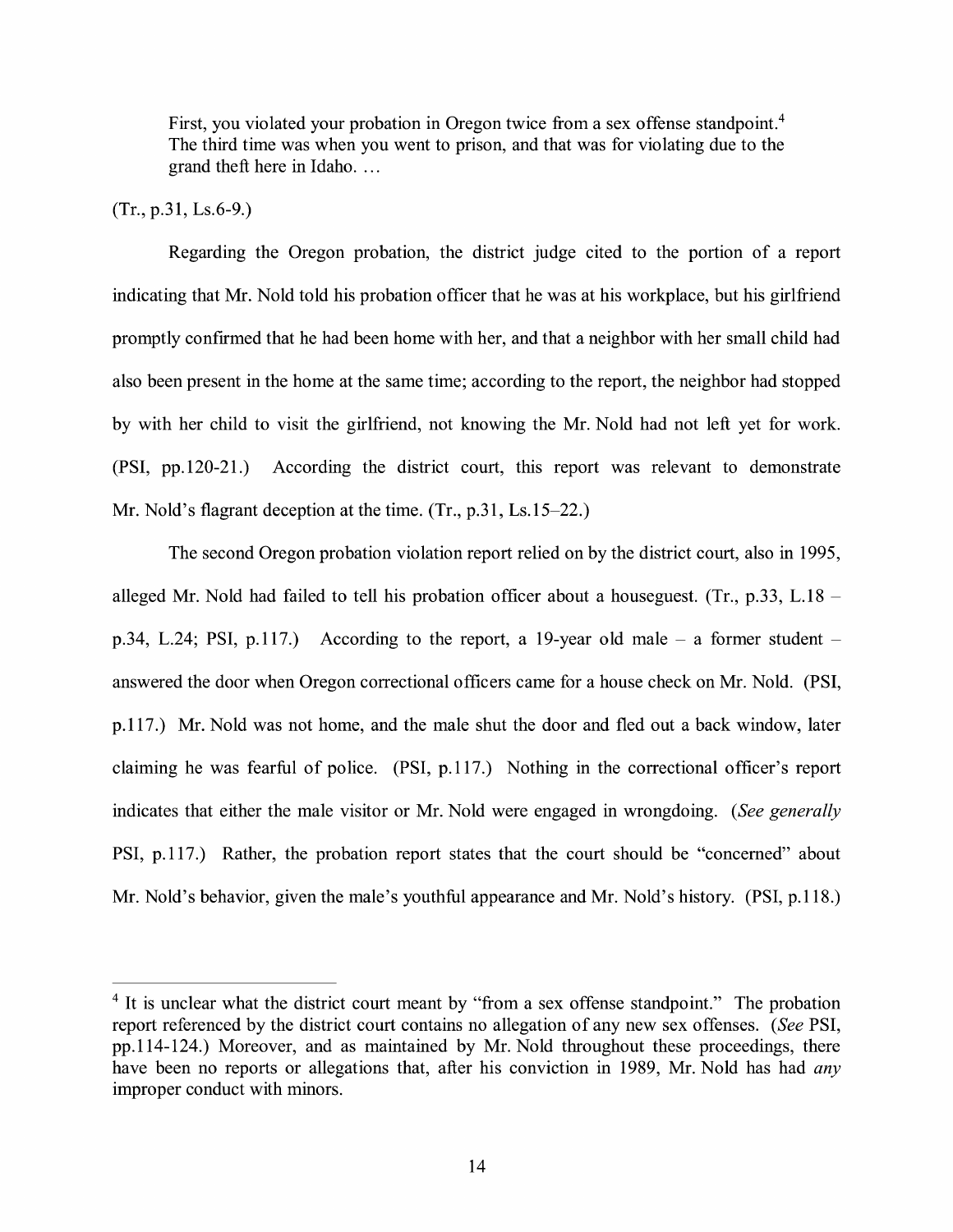The district court's stated "second reason" for concluding that Mr. Nold's could never be returned to society was his current psychosexual evaluation. (Tr., p.34, L.25 - p.36, L.2; **PSI,**  p.136.) However, that evaluation assessed Mr. Nold as an "average risk" to reoffend and concludes also that Mr. Nold "can be amenable to sex offender treatment." **(R.,** pp.136, 140.) This assessment does *not* contribute to a high degree of certainty that Mr. Nold is beyond rehabilitation and can never be safely returned to the community.

The district court stated that,

what I do know is that your behavior has to stop, and what I do know is that you can't or won't stop, and that's evidenced by what you did last August here in Kootenai County.

(Tr., p.35, Ls.6-10.)

Rehabilitation is not really an issue in this sentence, given your recalcitrance to be rehabilitated, as shown by what you did about this time last year *and historically really since you were a student teacher, essentially all of your life.* You have shown that you can't be rehabilitated in the sex offense arena, so those are the reasons for that sentence.

(Tr., p.36, Ls.17-24 (emphasis added).)

These statements make clear that the district court based its sentencing decision on ( 1) the continuing harm it believed Mr. Nold caused his *former* victims for his *former* crimes disclosed in mid-1990's; and (2) together the its own finding derived from its own analysis of the polygraph report, that, *after* his convictions for offenses in the 1980's, Mr. Nold continued to engage in the same acts of sexual misconduct with minors.

#### D. The Sentencing Error Requires Remand Before A Different Sentencing Judge

Mr. Nold's sentence should be vacated and his case remanded for resentencing before a different sentencing judge. When a discretionary ruling has been tainted by a legal or factual error, the appropriate remedy is to vacate the decision and remand the matter for a new, error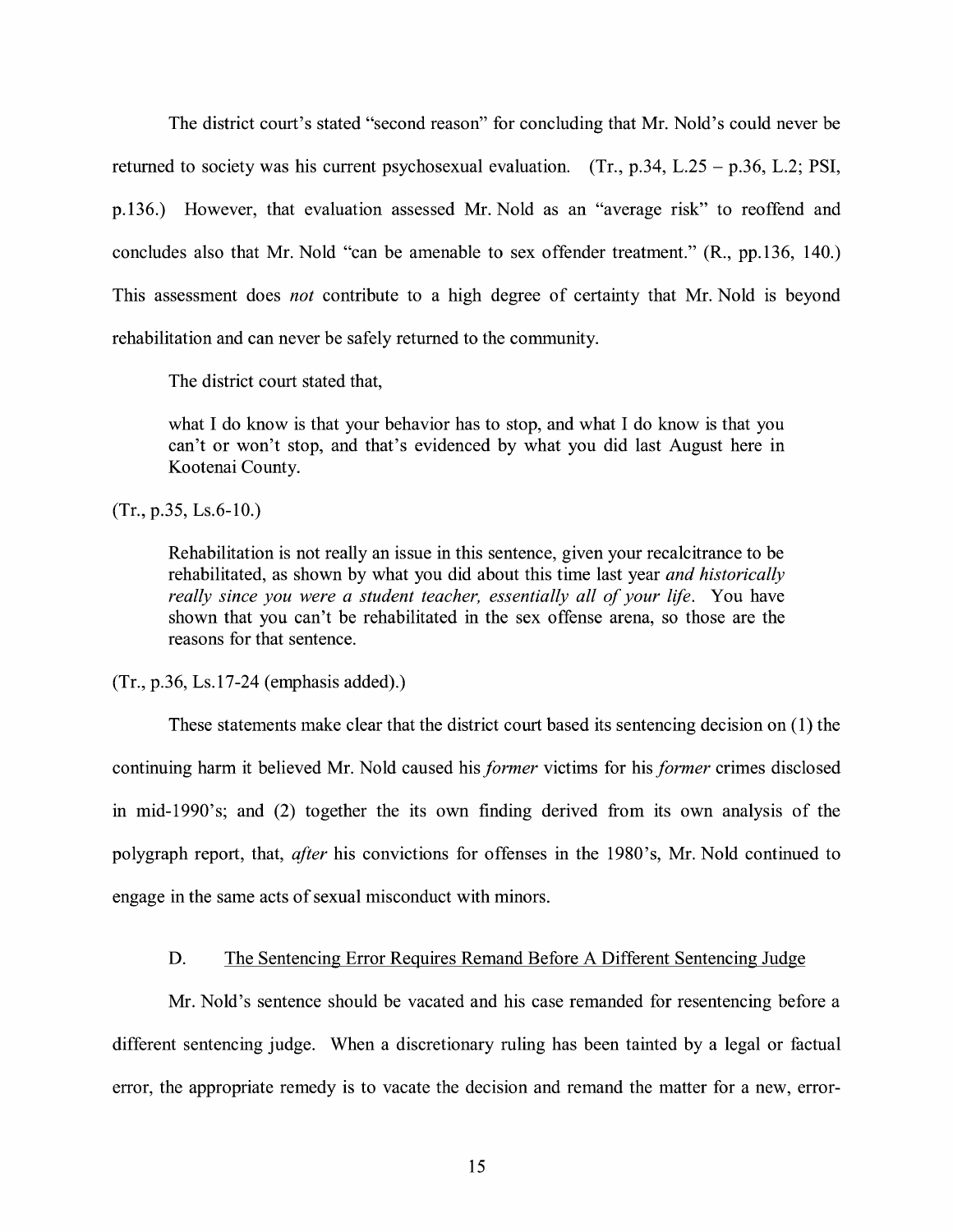free discretionary determination by the trial court. *See State v. Le Veque,* 164 Idaho 110, 116 (2018); *State v. Van Kamen,* 160 Idaho 534, 540 (2016); *Andrus v. State,* 164 Idaho 565, 570 (Ct. App. 2019); *State v. Ish,* 161 Idaho 823, 826 (Ct. App.2014). While the Court of Appeals has, in earlier cases, avoided remand where the record demonstrated, beyond a reasonable doubt, that the error did not contribute to the decision, *see State v. Medrain,* 143 Idaho 329, 333 (2006), and *State v. Upton,* 127 Idaho 274, 276 (Ct. App. 1995), remand cannot be avoided in here. The district court was emphatic regarding its underlying reasons for imposing the life-without-parole sentence in this case, and those underlying reasons are tainted by error. Under the standard adopted by this Court for a district court to impose the state's harshest penalty, other than death, the district court is required to have acted with a "high degree of certainty." As this Court has stated on numerous occasions, it will not substitute its own alternative views regarding an appropriate sentence for those of the sentencing court, and will uphold the sentence *absent* a showing of an abuse of discretion. *See State v. Fisher,* 162 Idaho 465, 468 (2017).

By this same reasoning, where a defendant demonstrates an abuse of the district court's sentencing discretion, this Court should not reweigh the evidence nor supplant the district court's erroneous findings with its own, alternative views in order to affirm a *tainted* sentencing decision. Rather, under the established precedent of this Court, the discretionary decision should be vacated, and Mr. Nold's case should be remanded to the district court for resentencing before a different district court judge. *See Le Veque,* 164 Idaho 116 ( case must be assigned to a different sentencing judge); and *Van Komen*, 160 Idaho at 540 (case must be assigned to different sentencing judge).